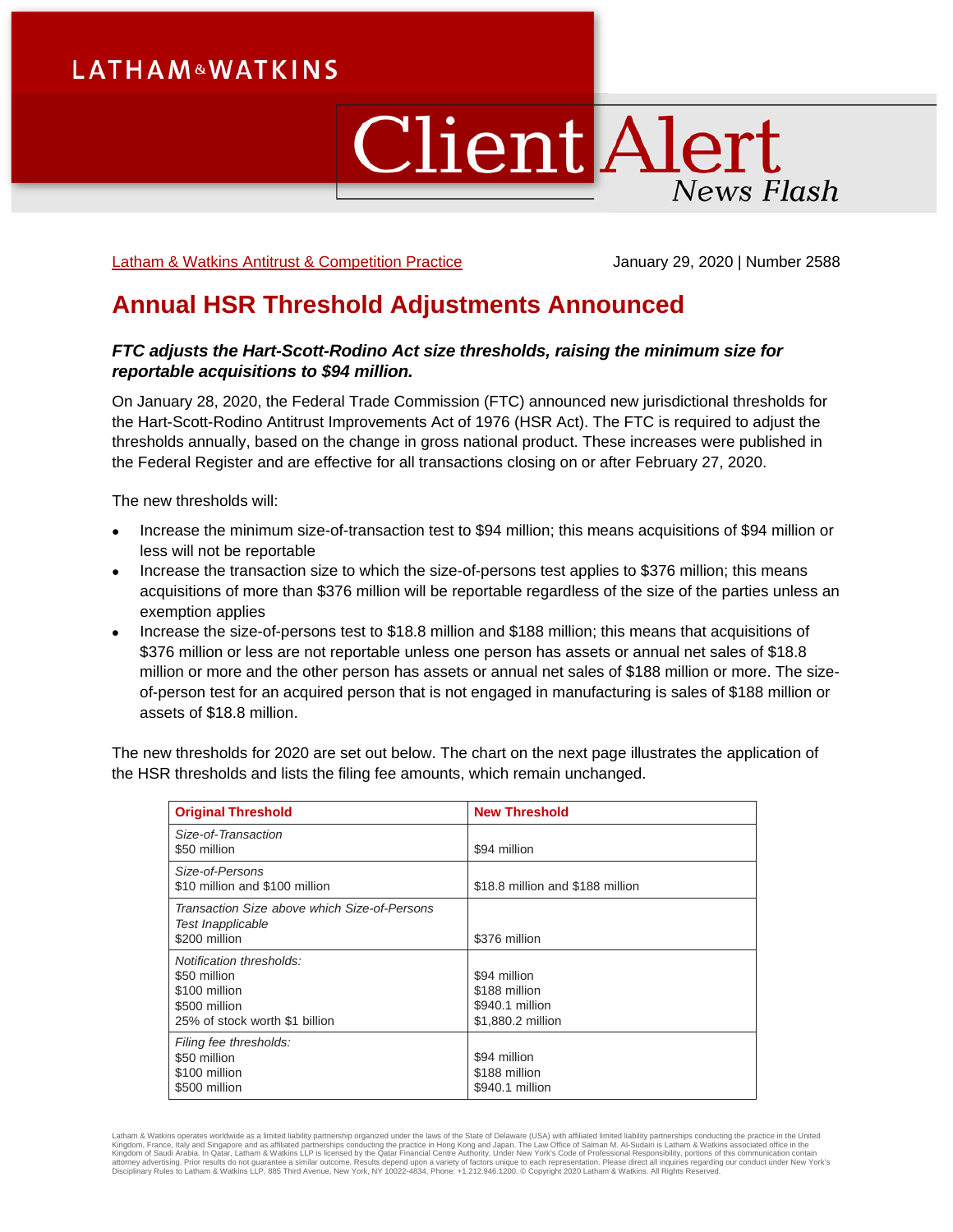

Sources: HSR Act (§7A Clayton Act,15 USC §18a), Coverage Rules and Exemption Rules (16 CFR Parts 801 and 802)